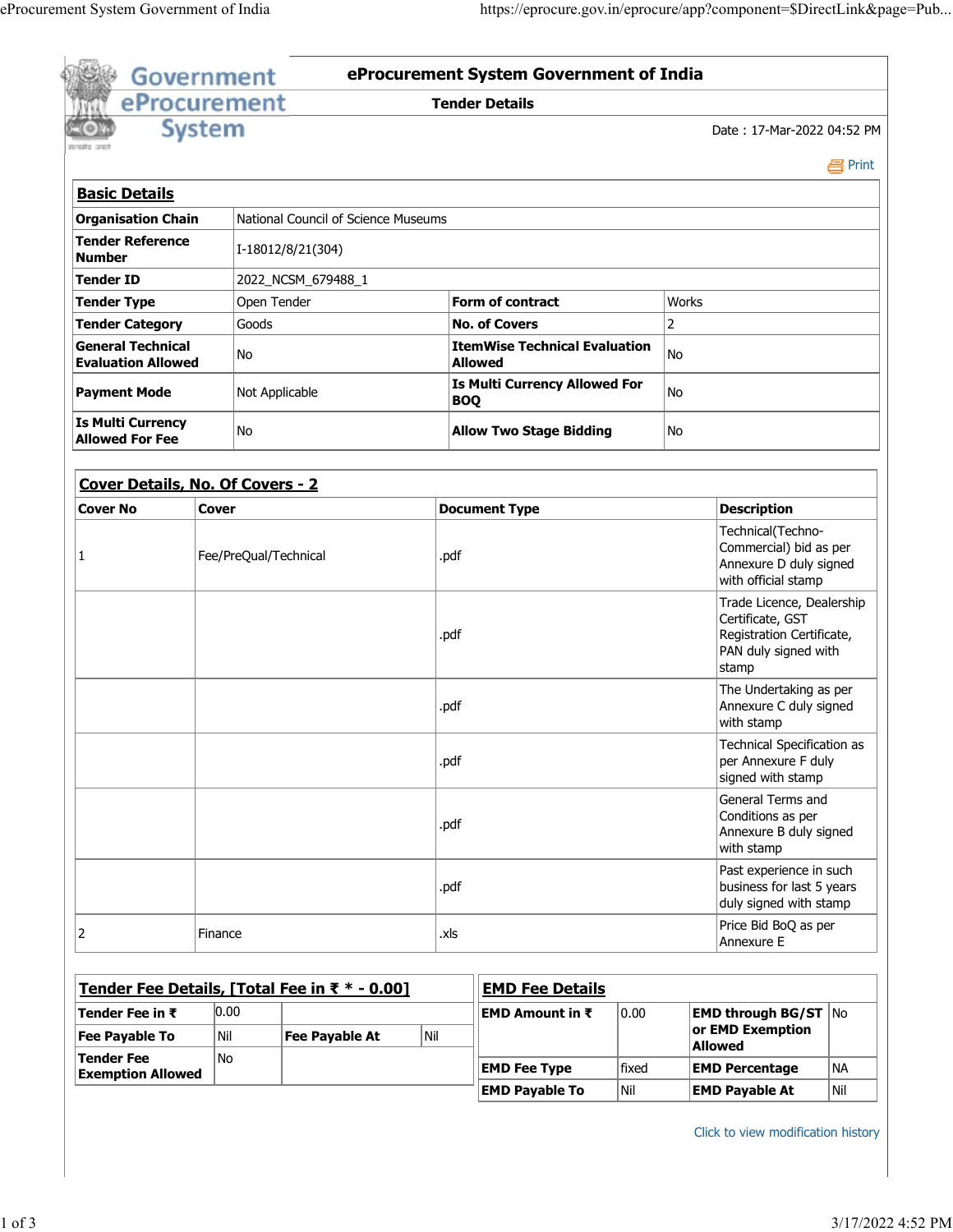| Work / Item(s)                                                                                                                                                    |                                                                                                                                        |                                                             |                                |                             |                                     |                                                        |                         |                                                |  |  |
|-------------------------------------------------------------------------------------------------------------------------------------------------------------------|----------------------------------------------------------------------------------------------------------------------------------------|-------------------------------------------------------------|--------------------------------|-----------------------------|-------------------------------------|--------------------------------------------------------|-------------------------|------------------------------------------------|--|--|
| <b>Title</b>                                                                                                                                                      | Supply, installation, testing and commissioning of 2.5 TR Hi-Wall Split Air Conditioner and Allied works at SRSC<br>Jodhpur, Rajasthan |                                                             |                                |                             |                                     |                                                        |                         |                                                |  |  |
| <b>Work Description</b><br>Supply, Installation, Testing and Commissioning of 2.5 TR Hi-Wall Split Air Conditioner and Allied works at SRSC<br>Jodhpur, Rajasthan |                                                                                                                                        |                                                             |                                |                             |                                     |                                                        |                         |                                                |  |  |
| <b>Pre Qualification</b><br><b>Details</b>                                                                                                                        |                                                                                                                                        |                                                             | Please refer Tender documents. |                             |                                     |                                                        |                         |                                                |  |  |
| <b>Independent External</b><br><b>Monitor/Remarks</b>                                                                                                             |                                                                                                                                        | <b>NA</b>                                                   |                                |                             |                                     |                                                        |                         |                                                |  |  |
| <b>Show Tender Value in</b><br><b>Public Domain</b>                                                                                                               |                                                                                                                                        | <b>No</b>                                                   |                                |                             |                                     |                                                        |                         |                                                |  |  |
| Tender Value in ₹                                                                                                                                                 |                                                                                                                                        | 0.00                                                        | <b>Product Category</b>        |                             | Goods                               | Miscellaneous Sub category                             | Air Conditioner         |                                                |  |  |
| <b>Contract Type</b>                                                                                                                                              |                                                                                                                                        | Tender                                                      | <b>Bid Validity(Days)</b>      |                             | 180                                 | <b>Period Of Work(Days)</b>                            | 21                      |                                                |  |  |
| <b>Location</b>                                                                                                                                                   |                                                                                                                                        | Jodhpur,<br>Rajasthan                                       | <b>Pincode</b>                 |                             | 342008                              | <b>Pre Bid Meeting Place</b>                           | <b>NA</b>               |                                                |  |  |
| <b>Pre Bid Meeting</b><br><b>Address</b>                                                                                                                          |                                                                                                                                        | <b>NA</b>                                                   |                                | <b>Pre Bid Meeting Date</b> |                                     | <b>Bid Opening Place</b>                               |                         | NATIONAL COUNCIL OF<br>SCIENCE MUSEUMS KOLKATA |  |  |
| <b>Should Allow NDA</b><br><b>Tender</b>                                                                                                                          |                                                                                                                                        | No                                                          | <b>Bidder</b>                  | <b>Allow Preferential</b>   |                                     |                                                        |                         |                                                |  |  |
| <b>Critical Dates</b>                                                                                                                                             |                                                                                                                                        |                                                             |                                |                             |                                     |                                                        |                         |                                                |  |  |
| <b>Publish Date</b>                                                                                                                                               |                                                                                                                                        |                                                             | 17-Mar-2022 05:00 PM           |                             |                                     | <b>Bid Opening Date</b>                                |                         | 31-Mar-2022 03:30 PM                           |  |  |
| Document Download / Sale Start<br><b>Date</b>                                                                                                                     |                                                                                                                                        |                                                             | 17-Mar-2022 05:00 PM           |                             | <b>Date</b>                         | Document Download / Sale End                           |                         | 30-Mar-2022 03:00 PM                           |  |  |
| <b>Clarification Start Date</b>                                                                                                                                   |                                                                                                                                        |                                                             | ΝA                             |                             | <b>Clarification End Date</b>       |                                                        | <b>NA</b>               |                                                |  |  |
| <b>Bid Submission Start Date</b>                                                                                                                                  |                                                                                                                                        |                                                             | 17-Mar-2022 06:00 PM           |                             |                                     | 30-Mar-2022 03:00 PM<br><b>Bid Submission End Date</b> |                         |                                                |  |  |
| <b>Tender Documents</b>                                                                                                                                           |                                                                                                                                        |                                                             |                                |                             |                                     |                                                        |                         |                                                |  |  |
| NIT<br>Document                                                                                                                                                   |                                                                                                                                        | <b>S.No Document Name</b>                                   |                                |                             | <b>Description</b>                  |                                                        |                         | <b>Document Size</b><br>(in KB)                |  |  |
|                                                                                                                                                                   | 1                                                                                                                                      | Tendernotice_1.pdf                                          |                                |                             | Tender Document                     |                                                        |                         | 179.16                                         |  |  |
| <b>Work Item</b>                                                                                                                                                  |                                                                                                                                        |                                                             |                                |                             |                                     |                                                        |                         |                                                |  |  |
|                                                                                                                                                                   |                                                                                                                                        | <b>S.No Document Type</b>                                   |                                | <b>Document Name</b>        |                                     | <b>Description</b>                                     |                         | <b>Document Size</b><br>(in KB)                |  |  |
|                                                                                                                                                                   | 11                                                                                                                                     | <b>BOQ</b>                                                  |                                | BOQ_715049.xls              |                                     | Price Bid BoQ as per Annexure                          |                         |                                                |  |  |
|                                                                                                                                                                   | 2                                                                                                                                      | Tender Documents                                            |                                | specs1.pdf                  |                                     | <b>Technical Specification</b><br>Annexure F           |                         | 289.50<br>227.48                               |  |  |
| <b>Documents</b>                                                                                                                                                  |                                                                                                                                        |                                                             |                                |                             |                                     |                                                        |                         |                                                |  |  |
|                                                                                                                                                                   |                                                                                                                                        | <b>Auto Extension Corrigendum Properties for Tender</b>     |                                |                             |                                     |                                                        |                         |                                                |  |  |
|                                                                                                                                                                   |                                                                                                                                        | No. of bids required for bid opening a tender               |                                |                             |                                     | Tender gets extended to No. of days                    |                         |                                                |  |  |
| 3                                                                                                                                                                 |                                                                                                                                        |                                                             |                                |                             | 10                                  |                                                        |                         |                                                |  |  |
| <b>Bid Openers List</b>                                                                                                                                           |                                                                                                                                        |                                                             |                                |                             |                                     |                                                        |                         |                                                |  |  |
| <b>Iteration</b><br>1.<br>S.No                                                                                                                                    |                                                                                                                                        | <b>Bid Opener Login Id</b>                                  |                                |                             | <b>Bid Opener Name</b>              |                                                        | <b>Certificate Name</b> |                                                |  |  |
|                                                                                                                                                                   |                                                                                                                                        | gbiswas@ncsm.gov.in                                         |                                |                             | <b>GAUTAM BISWAS</b>                |                                                        | <b>GAUTAM BISWAS</b>    |                                                |  |  |
| 1.<br>2.<br>3.                                                                                                                                                    |                                                                                                                                        | dasgupta.nataraj@gmail.com<br>unnikrishnank1962@yahoo.co.in |                                |                             | NATARAJ DASGUPTA<br>k. Unnikrishnan |                                                        | NATARAJ DASGUPTA        | UNNIKRISHNAN KALARIKKAL                        |  |  |